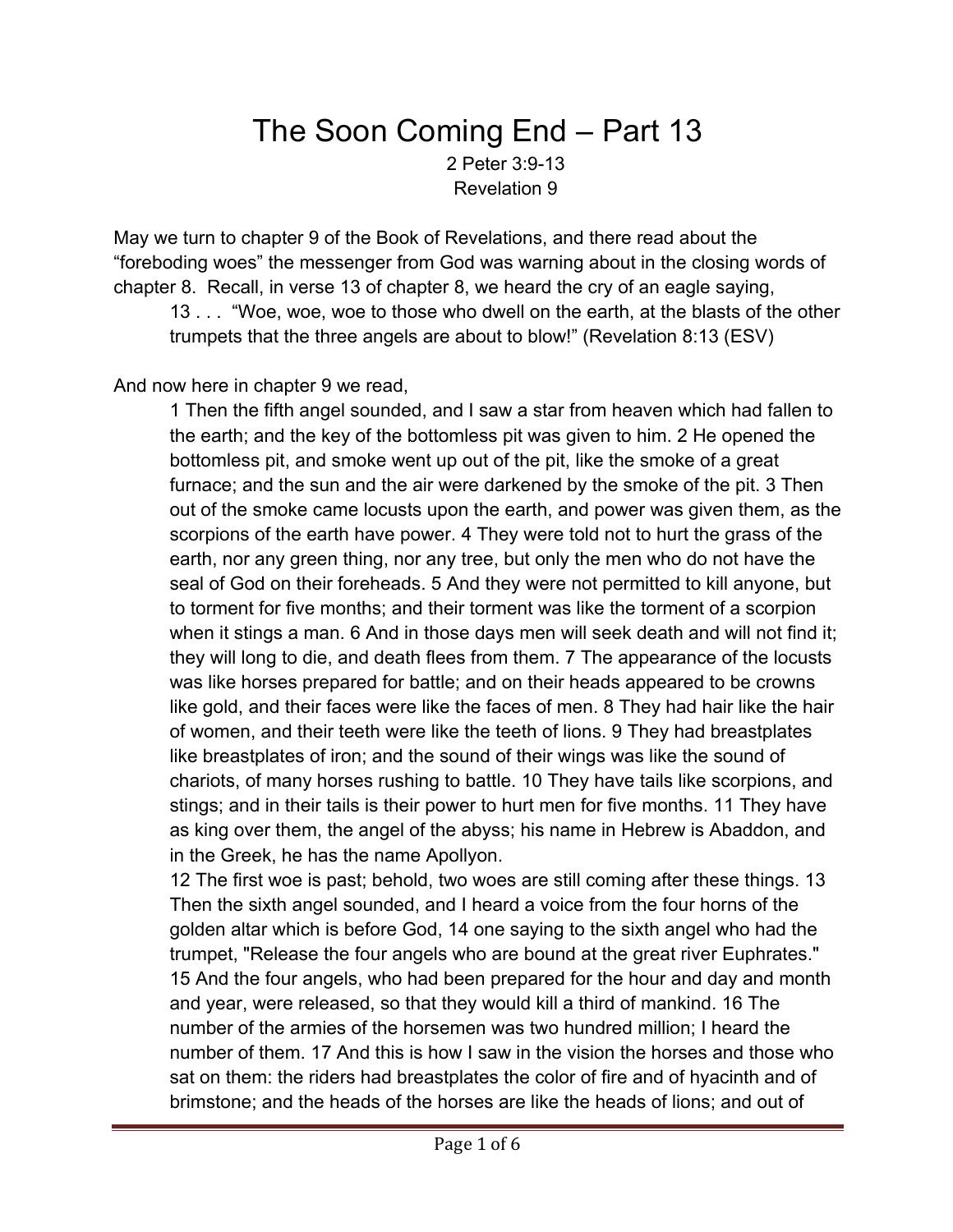their mouths proceed fire and smoke and brimstone. 18 and the brimstone which proceeded out of their mouths. 19 For the power of the horses is in their mouths and in their tails; for their tails are like serpents and have heads, and with them they do harm. 20 The rest of mankind, who were not killed by these plagues, did not repent of the works of their hands, so as not to worship demons, and the idols of gold and of silver and of brass and of stone and of wood, which can neither see nor hear nor walk; 21 and they did not repent of their murders nor of their sorceries nor of their immorality nor of their thefts. (Revelation 9:1-21 (NASB)

It has often been said by preachers as they have preached from these words of the Book of Revelations, that the Apostle John must have been completely overwhelmed by all the imagery before him, all the many mysterious manifestations and appearances of the creatures and events that he witnessed during his visit to heaven. And I agree. His "first-century mind" was not at all accustomed to such visions as these.

And yes, surely the Holy Spirit was enabling John to have some level of personal understanding, and the Holy Spirit surely guided every word that is written here. But still, by the time these descriptions reach our human minds, we struggle to envision exactly what John's eyes were seeing.

Thankfully, such things as described here, flying objects that could be airplanes and missiles and bombs, and even asteroids and meteorites are a little more understandable for you and me. But again, not to John.

The simple truth that we gain from reading these words is that while we may not know, or even need to know, exactly what these visages really are, as with the "locusts" spoken about here, if they are just some visual presentation of demons, or as some commentators argue, they are some sort of military weaponry, or something else, this is God's war, and He can simply speak anything He envisions into existence in order to carry out His plans and purposes.

May I also interject a thought? Throughout most of the beginning stages of the tribulation, these words speak of men doing evil things to men, yes with demon possession being exercised over those men, but still most all of the misery is brought on by the hands of men. And that will continue to take place.

But here in these particular revelations, we see that these demons are not being disguised within the form and flesh of men, but are beginning to come out from their hidden realms, showing themselves openly as demons, as they begin directly attacking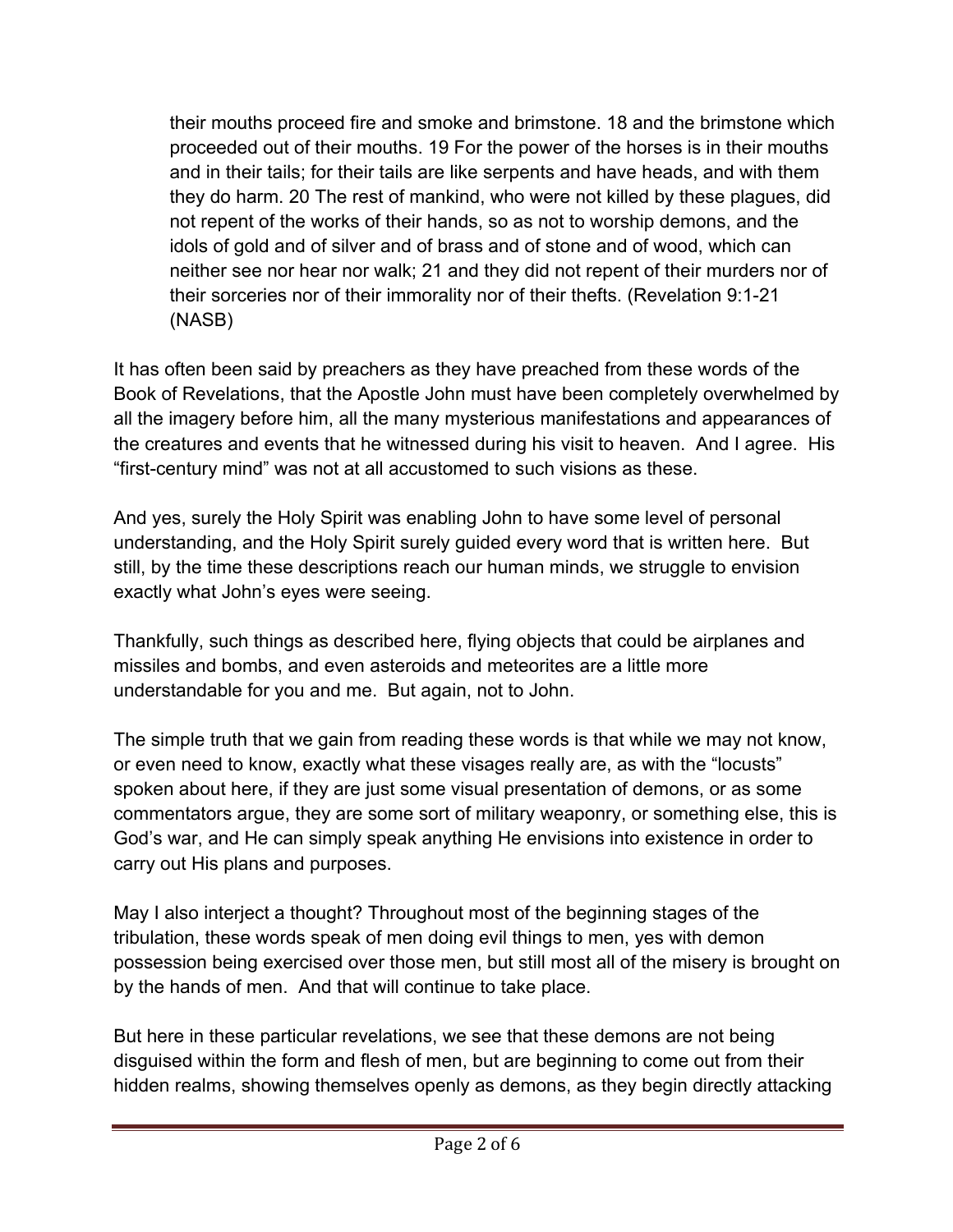men and women. Here, as "Apollyon", the angel of the abyss, a great and powerful demon, leads hordes of locust creatures out from the abyss, these are demons, actual demons and not people and not actual locusts. And for one of the first times, men will be able to actually see demons with their natural eyes. And oh, they will be so afraid. And the suffering that these demons will bring will be so great that those who are stung by these demon locusts will long to actually die, but they can't, at least not quickly, said here to be a period of suffering of five months.

May we pause for a moment and again remind ourselves of the circumstances and conditions that have brought us to where these "woes" are being poured out upon the people and the nations of the world. As we have said on other occasions, the sequence of the events that will take place over the seven years of tribulation is not concurrent with the same order as the chapters are given to us here in the Book of Revelation.

Shortly after the "rapture" of the saints takes place, we see in chapter 6, Jesus beginning to break open the seals of the great "scroll". It is then that "the great dragon", satan, and his helper "beasts" will begin their rise to power. Then in chapter 13, through the "antichrist", satan and his demons will begin to set up their evil kingdom on the earth, bringing about their "one-world religion" spoken about in chapter 17 as the "Great Harlot". And also, at the same time, the antichrist will begin to set up his financial empire, spoken about in chapter 18 as "Babylon the Great".

But all the while, God is ever and always at work. As evil rises and troubles begin to churn, in chapter 14, we read where God calls forth His 144,000 Jewish evangelists and sends them out to minister. And also, in chapter 11, we read where God sends out His two powerful "witnesses" to minister there in Jerusalem. And from those ministries and others, men and women from every tribe and nation and tongue on the earth will begin turning their hearts to Christ, in "great multitudes".

And while all these things are taking place, Jesus continues to break open seal after seal, and powerful angels continue to sound their trumpets and to pour out bowls of wrath of every kind imaginable upon the people and upon the nations of the world, stars falling from the sky, killing people and killing wildlife and sea life, burning up the land and poisoning the waters. All of these things working their way towards a final ending spoken about here in chapter 9, which then culminates in chapters 16 and 19 with the "Battle of Armageddon".

Listen again to these words that we read a moment ago here in chapter 9, beginning in verse 12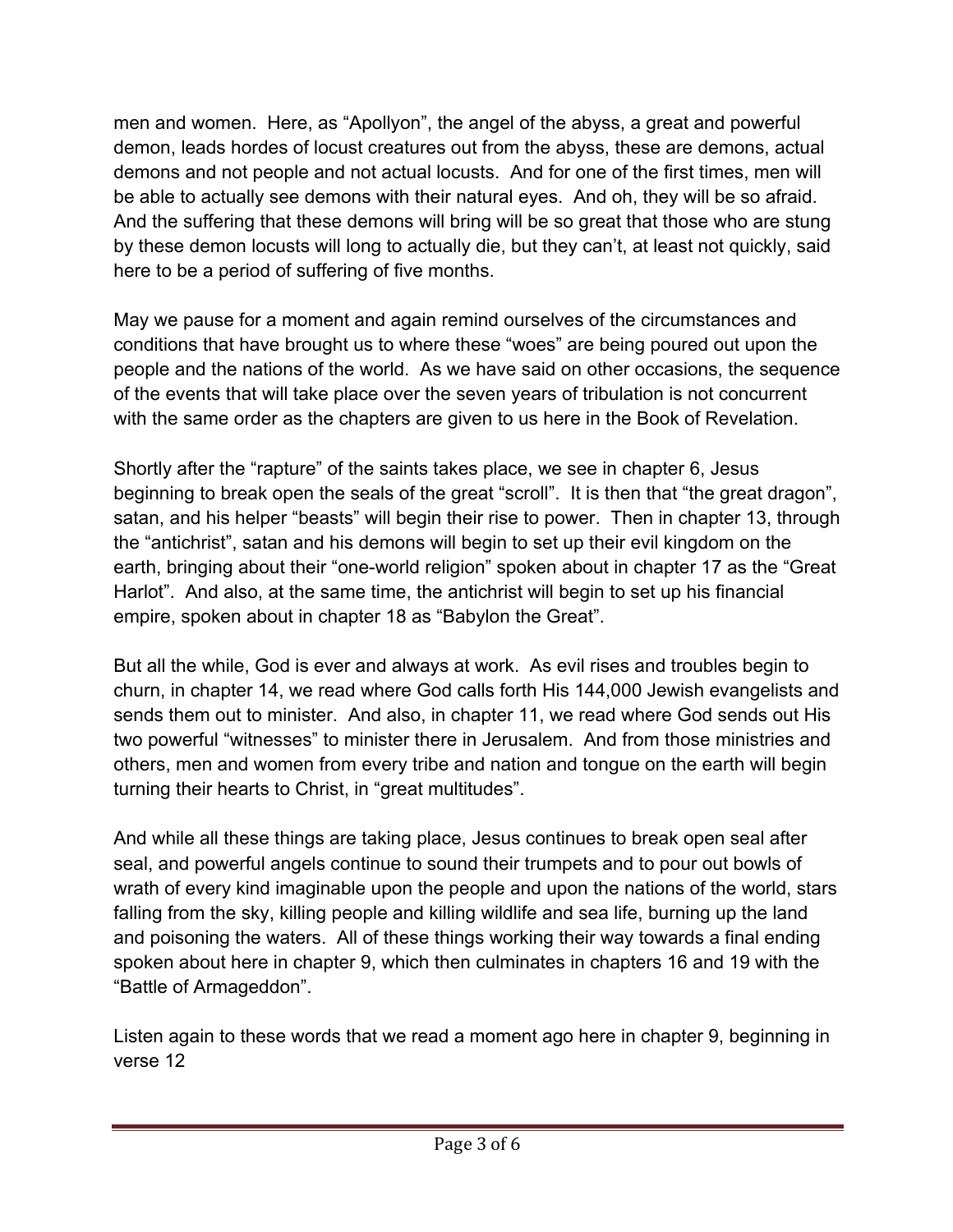12 The first woe is past; behold, two woes are still coming after these things. 13 Then the sixth angel sounded, and I heard a voice from the four horns of the golden altar which is before God, 14 one saying to the sixth angel who had the trumpet, "Release the four angels who are bound at the great river Euphrates." 15 And the four angels, who had been prepared for the hour and day and month and year, were released, so that they would kill a third of mankind. 16 The number of the armies of the horsemen was two hundred million; I heard the number of them. 17 And this is how I saw in the vision the horses and those who sat on them: the riders had breastplates the color of fire and of hyacinth and of brimstone; and the heads of the horses are like the heads of lions; and out of their mouths proceed fire and smoke and brimstone. 18 and the brimstone which proceeded out of their mouths. 19 For the power of the horses is in their mouths and in their tails; for their tails are like serpents and have heads, and with them they do harm. 20 The rest of mankind, who were not killed by these plagues, did not repent of the works of their hands, so as not to worship demons, and the idols of gold and of silver and of brass and of stone and of wood, which can neither see nor hear nor walk; 21 and they did not repent of their murders nor of their sorceries nor of their immorality nor of their thefts. (Revelation 9:12-21 (NASB)

Reading these words, we can clearly see that everything is being brought to a final "last stand". The "one world religion" and the "one world government" cannot continue to withstand such enormous destructive forces as those that are being brought upon the people and the land as God rains down stars and hailstones and plagues, killing billions of people, poisoning the water supply and destroying the land.

And please don't fail to note in verses 20 and 21 how the people stubbornly refuse to repent. Throughout most all of the bible, we are able to read where God uses suffering as an instrument to turn people's hearts to Him in repentance. And yes, during the tribulation, many do turn their hearts to Him. But here we see that even with all the horrible suffering taking place, many, many people still will refuse to turn and repent of their sinful ways. For those who give their hearts and minds over to the power and the control of the demons and accept the 666, that is most likely a form of blasphemy, and people's hearts will have gone one step to far to ever be able to turn back. Listen to these words in verse 20,

20 The rest of mankind, who were not killed by these plagues, did not repent of the works of their hands, so as not to worship demons, and the idols of gold and of silver and of brass and of stone and of wood, which can neither see nor hear nor walk; 21 and they did not repent of their murders nor of their sorceries nor of their immorality nor of their thefts. (Revelation 9:12-21 (NASB)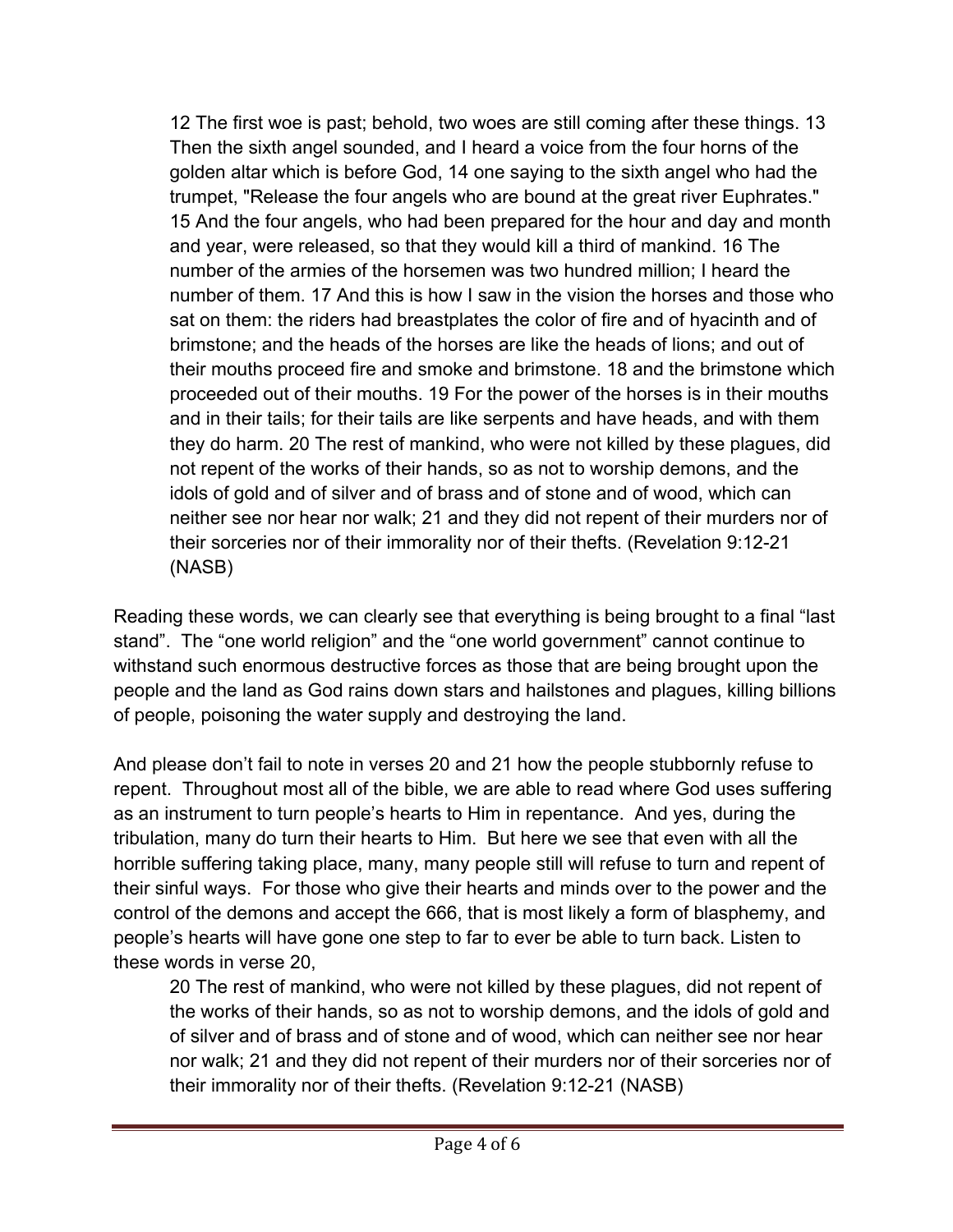And in chapter 16, we read similar words, only more intense.

9 They were scorched by the fierce heat, and they cursed the name of God who had power over these plagues. They did not repent and give him glory. 10 The fifth angel poured out his bowl on the throne of the beast, and its kingdom was plunged into darkness. People gnawed their tongues in anguish 11 and cursed the God of heaven for their pain and sores. They did not repent of their deeds. (Revelation 16:8-9 (NASB)

With people suffering in these horrific ways and with the antichrist finding that his financial empire, "Babylon the Great" is crumbling, all the many "wars and rumors of wars" that have been taking place all over the earth will begin to consolidate down to just one area of the world, and one big and final battle. And all eyes will begin to be focused upon just one nation of the world, Israel.

Think about that for a moment. With all that is taking place in all the nations of the world, and with the antichrist and his "one-world religion" and "Babylon the Great" collapsing, what becomes the focus? It is this one tiny portion of land that occupies such a very, very small part of the world, the tiny nation of Israel. Why would that be so? Why do people hate Israel so much that they will risk everything in this one big and final battle of Armageddon?

Again, the nations that will gather for this final battle will be many. Most bible commentators believe that Gog and Magog mentioned in the Book of Ezekiel clearly identifies Russia as being the "army from the far north" who will be in that battle. And here in verse 16, these armies of 200 million "horsemen" are assumed by most commentators to likely be the "armies of the east", from China, because even now China boasts of having an army of over 200 million soldiers. And as we read here, this great army will be amassed somewhere near the Euphrates River, near Babylon, the power control center of the antichrist, poised for an invasion of Israel, where they will meet for battle on the "Plains of Megiddo".

As I have pondered the question of why this last great battle will take place, and who will be the participants, and who will be fighting against whom, I must confess that God has not made all those answers very clear to me as yet? But I will give you what I understand thus far.

First, by this point in time in the tribulation spoken about here in chapter 9, God has been pouring out painful wrath and suffering, continually thwarting the plans and purposes of the antichrist and all of his worldly allies, causing them to want to do